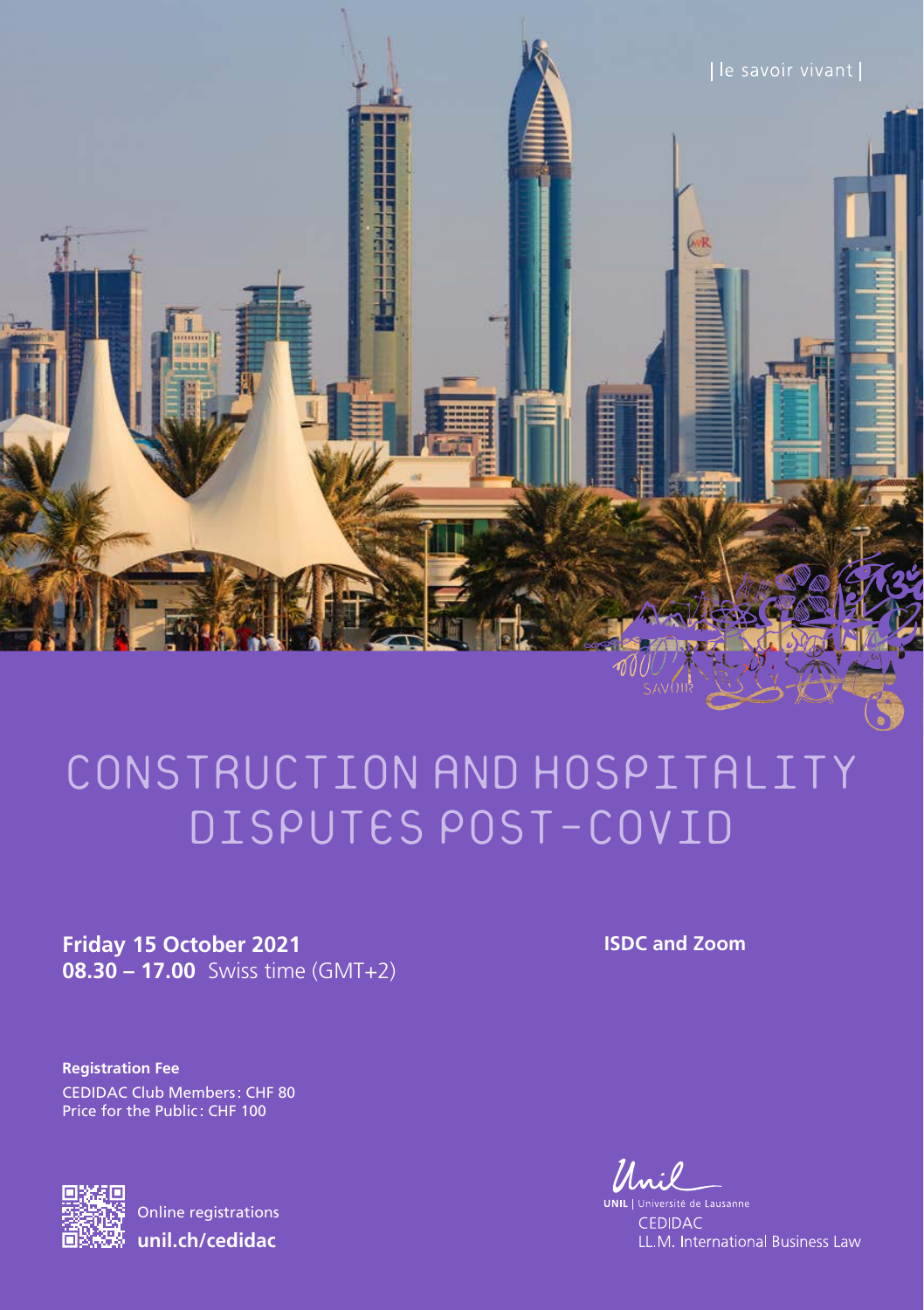## **PROGRAM**

**Organisation: Professor Steven G. Shapiro and Dr. Shaheeza Lalani**

| 09.00 | <b>Morning Session - Welcome and Opening Remarks</b>                                                                                                                                                                                         |
|-------|----------------------------------------------------------------------------------------------------------------------------------------------------------------------------------------------------------------------------------------------|
| 09.05 | The Rise and Impact of the Zoom Negociation: Cross-Cultural<br><b>Variations in virtual Negociations and Lessons from Covid</b>                                                                                                              |
|       | Professor Edoardo Agamennone, Institut d'études politiques de Paris                                                                                                                                                                          |
| 09.15 | Funding Construction and Hospitality Disputes in the Time of<br><b>COVID</b>                                                                                                                                                                 |
|       | Fernando Ortega, Partner, CVML, Dubai & Giacomo Lorenzo, UNIL                                                                                                                                                                                |
|       | Discussant: Stefano Paolo Catelani, Calimala.legal & Medici Legal Finance<br>Advisory                                                                                                                                                        |
| 09.45 | Abeyance to Resuscitation - Construction Arbitration in the<br><b>Post-Covid Era</b>                                                                                                                                                         |
|       | Gautam Mohanty, Doctoral student, Kozminski University, Warsaw<br>and Assistant Professor (on leave), Jindal Global Law School, India (JGLS)<br>& Yasaschandra Devarakonda, Final year law student, National Law<br>University Odisha, India |
|       | Discussant: Christina L. Beharry, Counsel, Foley Hoag LLP, Washington, D.C.                                                                                                                                                                  |
| 10.15 | <b>Break</b>                                                                                                                                                                                                                                 |
| 10.45 | <b>COVID and Construction Disputes: Lessons Learnt and the Future</b><br><b>Outlook</b>                                                                                                                                                      |
|       | Oluwaseun Oloruntimehin, Managing Partner, S. O. Oloruntimehin & Co.,<br>Nigeria                                                                                                                                                             |
|       | Discussant: Vanessa Alcaron Duvanel, International Arbitration Counsel,<br>King & Spalding, Geneva                                                                                                                                           |
| 11.15 | The Importance of Risk Allocation in Commercial Contracts for the<br><b>Hospitality Industry as Demonstrated By COVID-19 Litigation</b>                                                                                                      |
|       | Kang He, Richard Holzheimer, John Wilburn & Brooks Spears, McGuire<br>Woods LLP, Washington D.C.                                                                                                                                             |
|       | Discussant: Hafez Virjee, Delos Dispute Resolution, Virjee Arbitration                                                                                                                                                                       |

ololololol<br>Ololololol

| 11.45 | Government Measures Taken in Connection with the Pandemic<br><b>Could Lead to Investment Treaty-Based Claims and Arbitration</b><br>᠊ᢧ                       |  |
|-------|--------------------------------------------------------------------------------------------------------------------------------------------------------------|--|
|       | Eckhard Hellbeck, White & Case, Counsel, Washington D.C.                                                                                                     |  |
|       | Discussant: Isabelle Fellrath, SwissLegal Rouiller & Associés, Lausanne                                                                                      |  |
| 12.15 | Lunch                                                                                                                                                        |  |
| 14.15 | <b>Afternoon Session - Welcome and Opening Remarks</b>                                                                                                       |  |
| 14.30 | The Private and Public International Law Dimension of Arbitrations<br>Arising Out of the Hospitality Industry as a Result of the Covid-19<br><b>Pandemic</b> |  |
|       | Bernhard Maier, Counsel & Olivia Flasch, Associate, Signature Litigation,<br>London                                                                          |  |
|       | Discussant: Michael Nolan, Arbitration Chambers, New York                                                                                                    |  |
| 15.00 | <b>After COVID, Unintended Economic Partners and Adversaries When</b><br><b>Banks Foreclose on Properties - A Game Theory Approach</b>                       |  |
|       | Amadeu Munoz, Head of Legal, Copernicus, Spain                                                                                                               |  |
|       | Discussant: Michael Ilg, Associate Professor, Faculty of Law, University of<br>Calgary                                                                       |  |
| 15.30 | <b>Break</b>                                                                                                                                                 |  |
| 16.00 | <b>Expedited Arbitration as an Alternative to Dispute Boards during</b><br>the course of International Construction Projects                                 |  |
|       | Pierre Yves Gunter & Anya Marinkovich, Bär & Karrer, Geneva                                                                                                  |  |
|       | Discussant: Dominique Brown-Berset, Brown&Page, Geneva                                                                                                       |  |
| 16.30 | Disputes Under Hotel Management Agreements: Before, During,<br>and After COVID                                                                               |  |
|       | Thomas Snider, Partner, Head of Arbitration, Al Tamimi & Co., Dubai<br>Greig Taylor, Managing Director, Alix Partners, New York                              |  |
|       | Discussant: Patricia Cruz Trabanino, Associate, Jenner & Block, Washing-<br>ton, D.C.                                                                        |  |
| 17.00 | <b>End of Conference</b>                                                                                                                                     |  |

 $^\prime$ 0